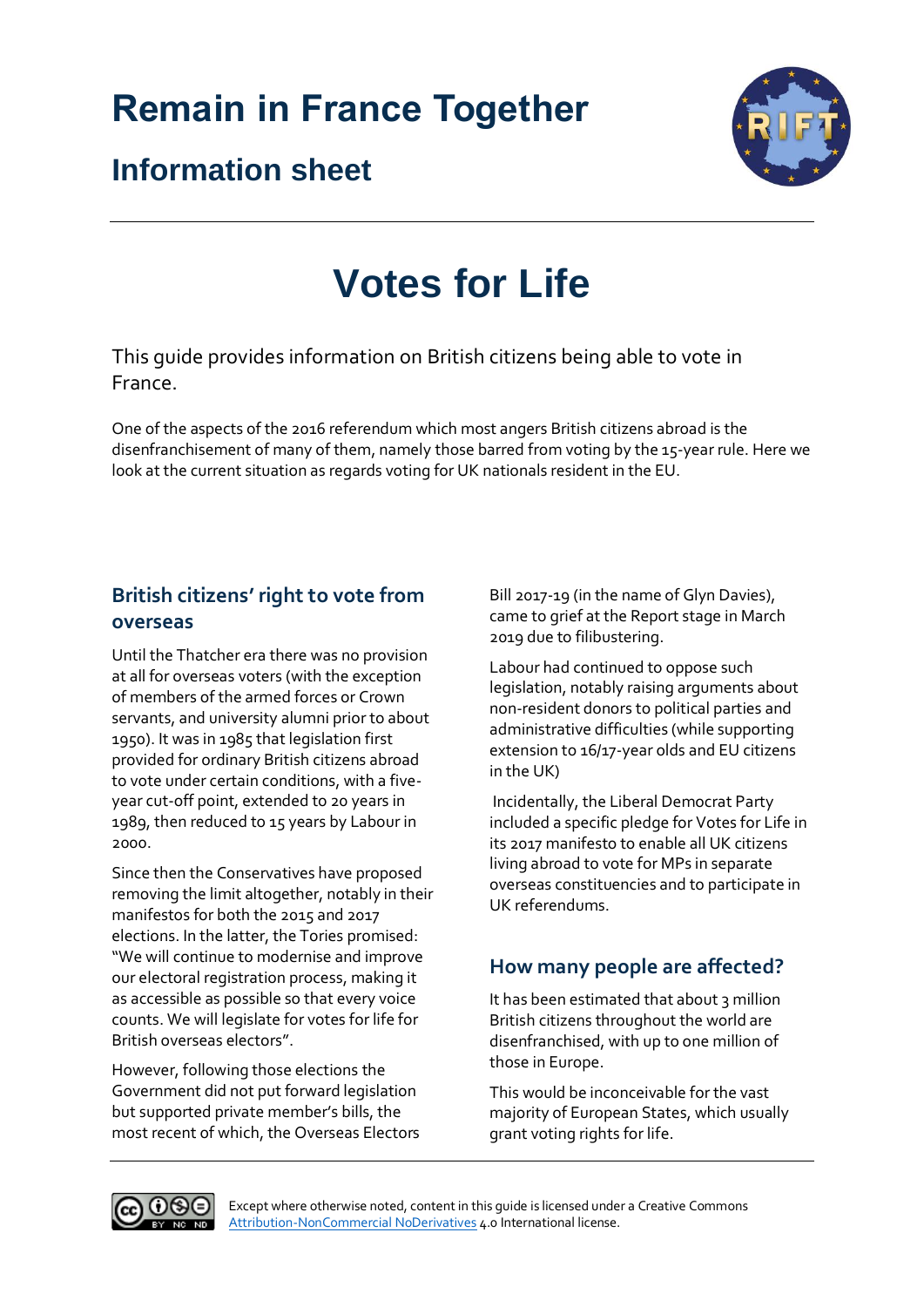## **Remain in France Together**

### **Information sheet**



In 35 States out of the 47 members of the Council of Europe, no restrictions are placed on the period of absence from the country.

The Council of Europe's Venice Commission has codes of good practice for both elections and referendums stating: "it is desirable that the right to vote be accorded to citizens residing abroad".

We are sometimes challenged by people who ask "why should you be able to vote if you live abroad?". Without going into all the reasons, we believe that the right to vote is a "birth right", attached as it is to citizenship not residence – especially as we cannot vote in general elections in France (and since Brexit have lost any right to vote here altogether).

Some Brits abroad retain a closer connection with the UK (e.g. paying taxes or having parents/children there) than others, but those who don't want to vote don't have to – just because it's not important for them doesn't mean that those who do cherish the right should be deprived thereof.

#### **The EU referendum**

The 15 year rule is set out in the Representation of the People Act and applies more broadly to general elections. It was in fact open to Parliament to extend the referendum franchise, as it was set by separate legislation, but there was apparently no appetite for such a change.

MPs spent more time discussing an extension to 16/17 year-olds but ultimately rejected that idea too. The franchise was nevertheless tweaked to encompass Lords and citizens of Gibraltar.

#### **Legal challenge**

Prior to the 2016 referendum, a case was brought in the UK courts by Shindler and Maclennan to suspend the 15-year rule for the forthcoming vote.

There were a couple of major legal obstacles in terms of precedent. One was that Harry Shindler (now in his late 90s) had already complained to the European Court of Human Rights about the 15-year rule but had lost that case in 2013.

There had been previous case-law in the same vein, all applicable to national parliamentary elections (see for example, Doyle v. the UK (2007) about a British national living in Brussels).

The other obstacle was the previous case-law of the UK domestic courts, in particular Preston (2012), unsuccessfully brought by a disenfranchised British businessman in Spain. He claimed that the 15-year-rule was in conflict with EU freedom of movement, so the courts looked basically at whether the rule would deter British citizens from moving to another EU country. It is of course difficult to prove this one way or another!

The 2016 case about the referendum also focussed on this "red herring"; no real consideration was given to the implications for democracy or the fact that the outcome, this time, would directly affect the rights of the Britons concerned. Shindler and Maclennan thus lost in the High Court and Court of Appeal.

Permission to appeal to the Supreme Court was refused; concluding the admissibility hearing Lady Hale said "we have considerable sympathy for the situation in which the applicants find themselves", but that was all.



Except where otherwise noted, content in this guide is licensed under a Creative Commons [Attribution-NonCommercial NoDerivatives](https://creativecommons.org/licenses/by-nc-nd/4.0/) 4.0 International license.